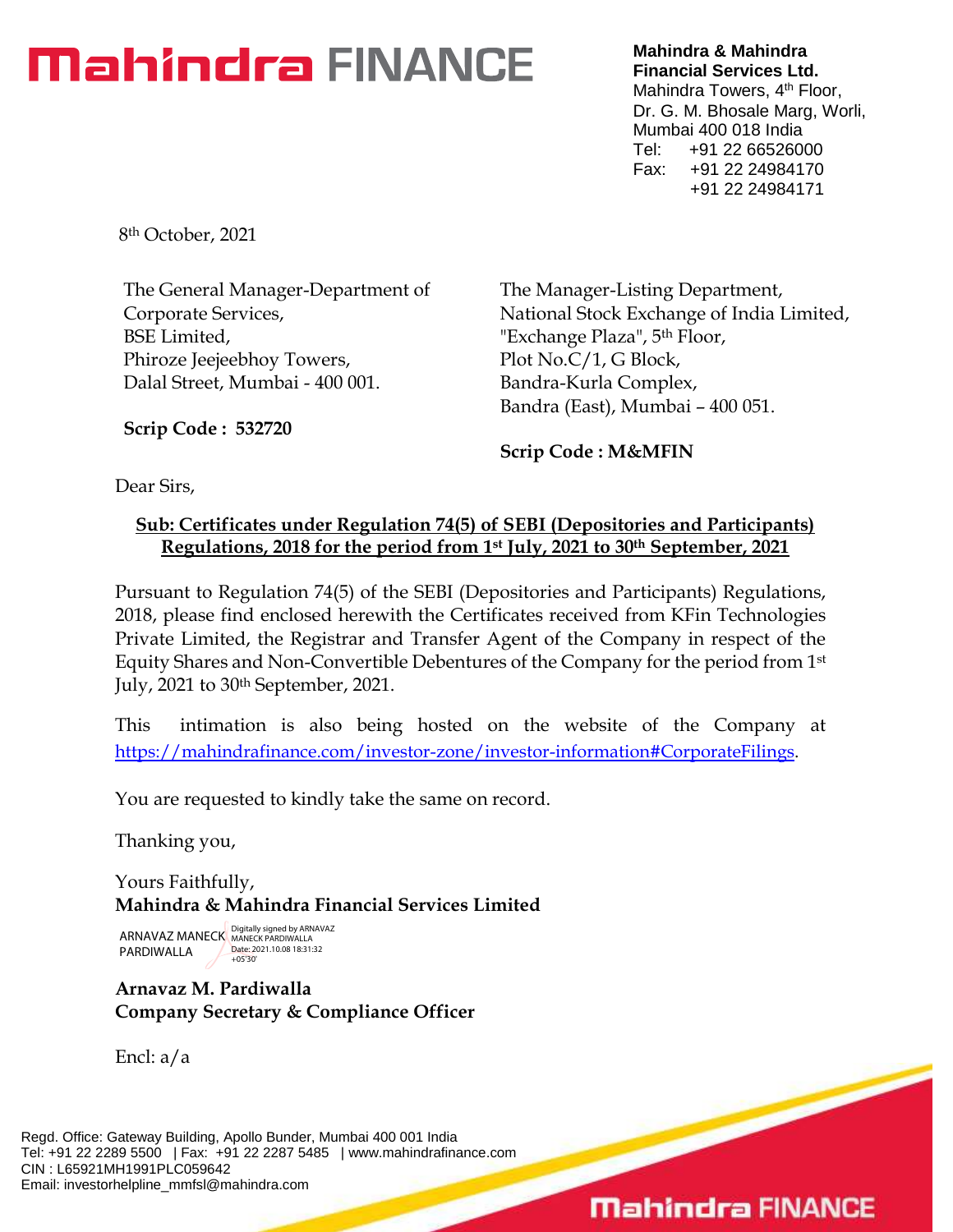

KFIN2021-22/74(5) Q2Certificate October 8, 2021

To Mahindra & Mahindra Financial Services Limited Gateway Building, Apollo Bunder, Mumbai - 400 001

#### Subject: Confirmation Certificate under Regulation 74(5) of Securities and Exchange Board of India(Depositories and Participants) Regulations, 2018 ('Regulations') in respect of Equity Shares of the Company

Dear Sirs/Madam,

With reference to the above captioned Regulations, we hereby confirm that during the period 1stJuly,2021 to 30thSeptember, 2021, we have within 15 days from date of receipt of the certificates from the depository participants for dematerialization;

- confirmed (approved/rejected) demat requests;
- confirmed to the depositories that securities comprised in the said certificates have been listed on the stock exchanges where the earlier issued securities are listed;
- immediately mutilated and cancelled the said security certificates after due verification and
- name of the depositories have been substituted in register of members as the registered owner, in case of demat requests which are approved.

Further, we have been certifying the same to the depositories and Stock Exchanges in accordance with Regulations.

We request you to kindly take note of the above.

Thanking you, For KFin Technologies Private Limited

K. Ka

Raj Kumar Kale Assistant Vice president

**KFin Technologies Private Limited** 

(Formerly known as "Karvy Fintech Private Limited")

**Registered & Corporate Office** Selenium Building, Tower-B, Plot No- 31 & 32, Financial District, Nanakramguda, Serilingampally, Hyderabad, Rangareddi, Telangana, India, 500032. Ph: +91 40 6716 2222, 7961 1000 | https://www.kfintech.com | CIN: U72400TG2017PTC117649